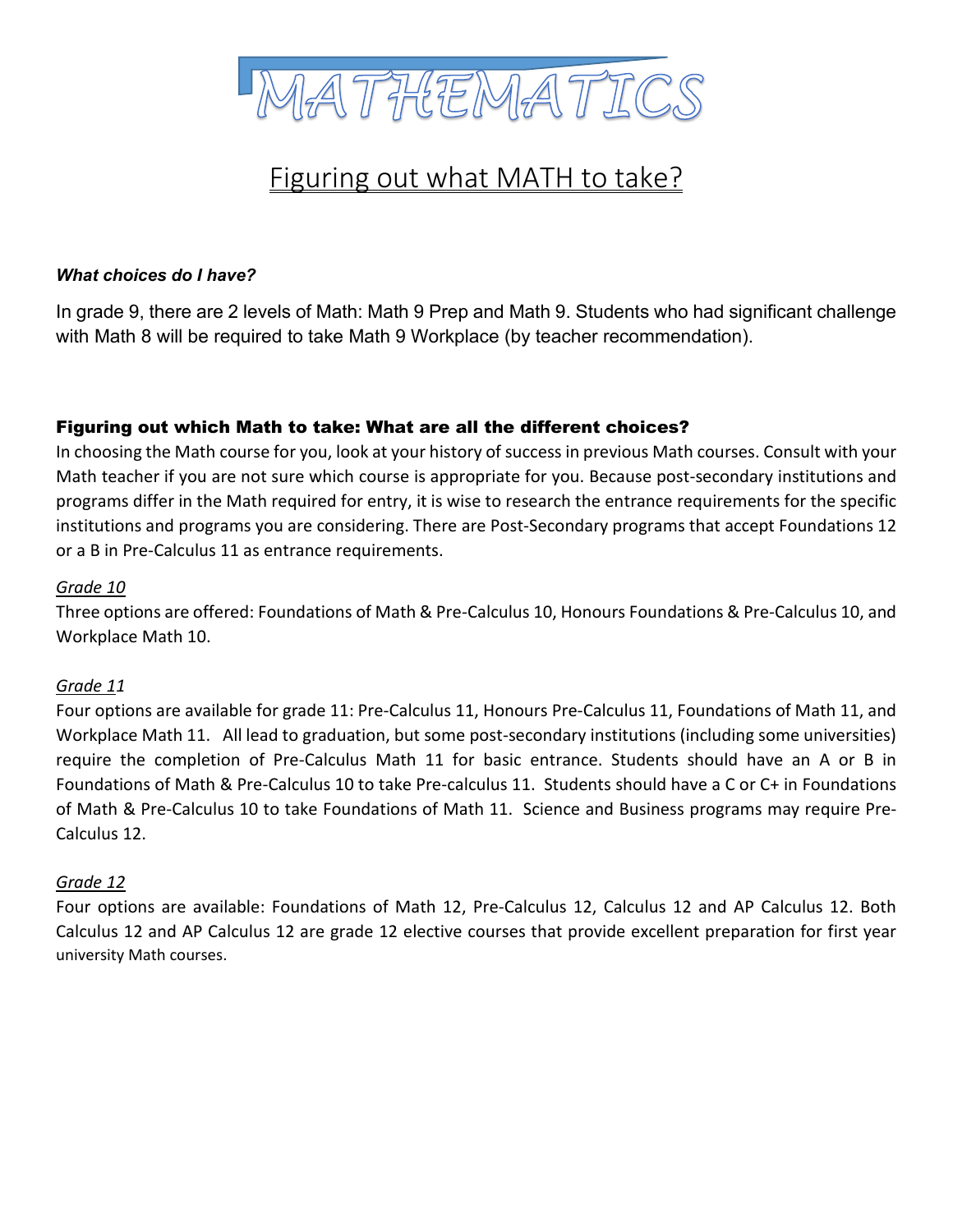Am I stuck in a stream (level) forever?

### *Grade 10*

Streams are not transferrable, meaning that if you took Workplace Math 10, it does not lead to Foundations 11 or Pre-Calculus 11. Each stream is different, just like Biology 11 doesn't lead into Chemistry 12.

### *Grade 11 & 12*

Students should consider carefully which Math course they wish to take. Course planning is the best time to reassess your Math choice. You should consult with your Math teacher and look into the requirements for your projected career or post-secondary education program.

Which Math course do I need to graduate?

A student must pass both a Mathematics 10 and a Mathematics 11 course to graduate. All grade 10 and 11 Math courses Yale offers meet graduation requirements.

## **Please see below for Math Request Guidelines**